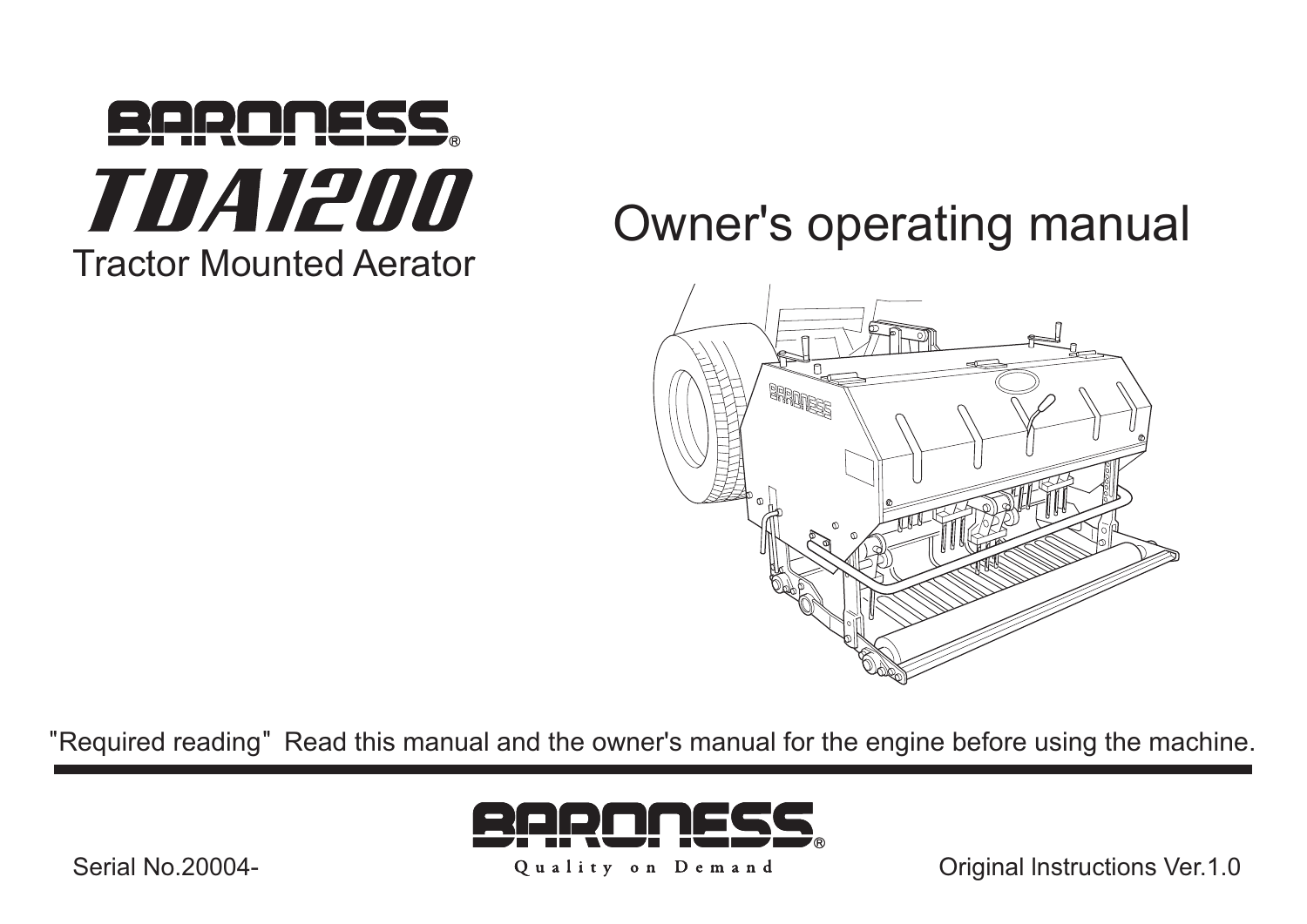## **CONTENTS**

| A Danger A Warning A Caution Precautions for Safe Work  3             |
|-----------------------------------------------------------------------|
|                                                                       |
|                                                                       |
|                                                                       |
|                                                                       |
|                                                                       |
| 1. A Warning Attaching/detaching the maintenance machine  9           |
|                                                                       |
| 1-1. A Danger A Warning A Caution Attaching to the tractor  9         |
|                                                                       |
| 2. A Warning A Caution Inspection and maintenance  10                 |
|                                                                       |
|                                                                       |
| 4-1. A Danger A Warning Adjustment of working depth  11               |
| 4-2. A Caution Adjustment of drilling pitch (traveling direction)  12 |
|                                                                       |
|                                                                       |

| 7. A Danger A Caution Replacement of each part  15 |  |
|----------------------------------------------------|--|
|                                                    |  |
|                                                    |  |
|                                                    |  |
|                                                    |  |
|                                                    |  |
|                                                    |  |
|                                                    |  |

 $-1-$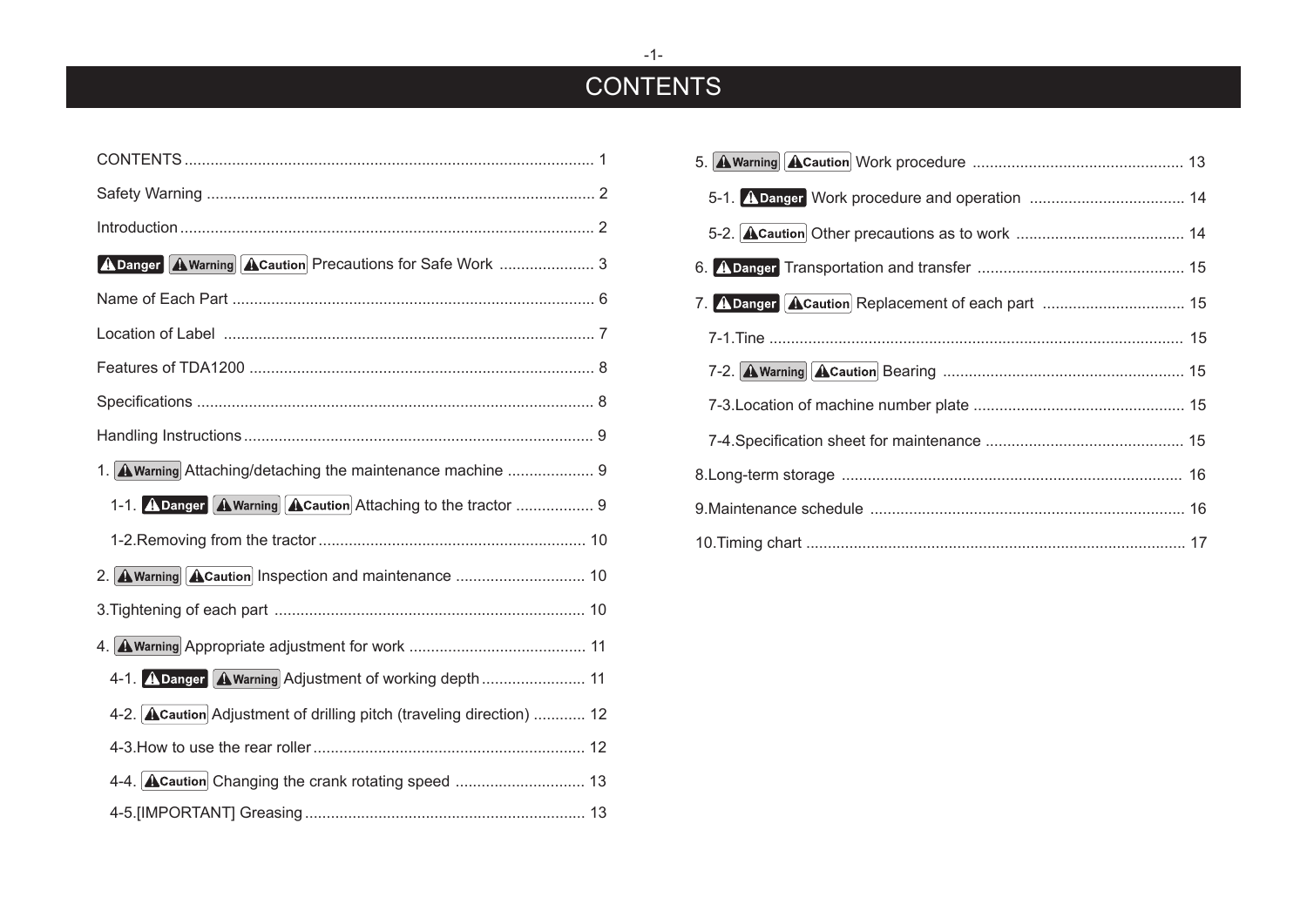<span id="page-2-0"></span>

Thank you very much for purchasing Baroness Maintenance Machine, TDA1200. This manual explains the method of correct use, adjustment, and maintenance of the machine. Thoroughly understand the contents of this manual before use of the .machine

Our machines have been tested and inspected sufficiently before shipment from the factory. However, it depends on the handling method, as well as daily inspection, adjustment, and lubrication before operation, whether the machine can display its original performance. Keep the machine well maintained to expect safe operation and the excellent performance for an extended period of time.

## Please note

**.** The models may change sequentially. When making an inquiry about this machine, please advise us of the model and serial number

● The contents of this manual are subiect to change without notice.

## **ACaution** About operation

- The warning labels used in this manual and stuck to the machine explain the method to ensure safety operation. Carefully read the operation procedure and safety precautions and thoroughly understand them before operation.
- Keep the labels and accompanying explanations clean, and replace them with new ones when they are lost or damaged. Never peel off the labels that is pasted on to the machine.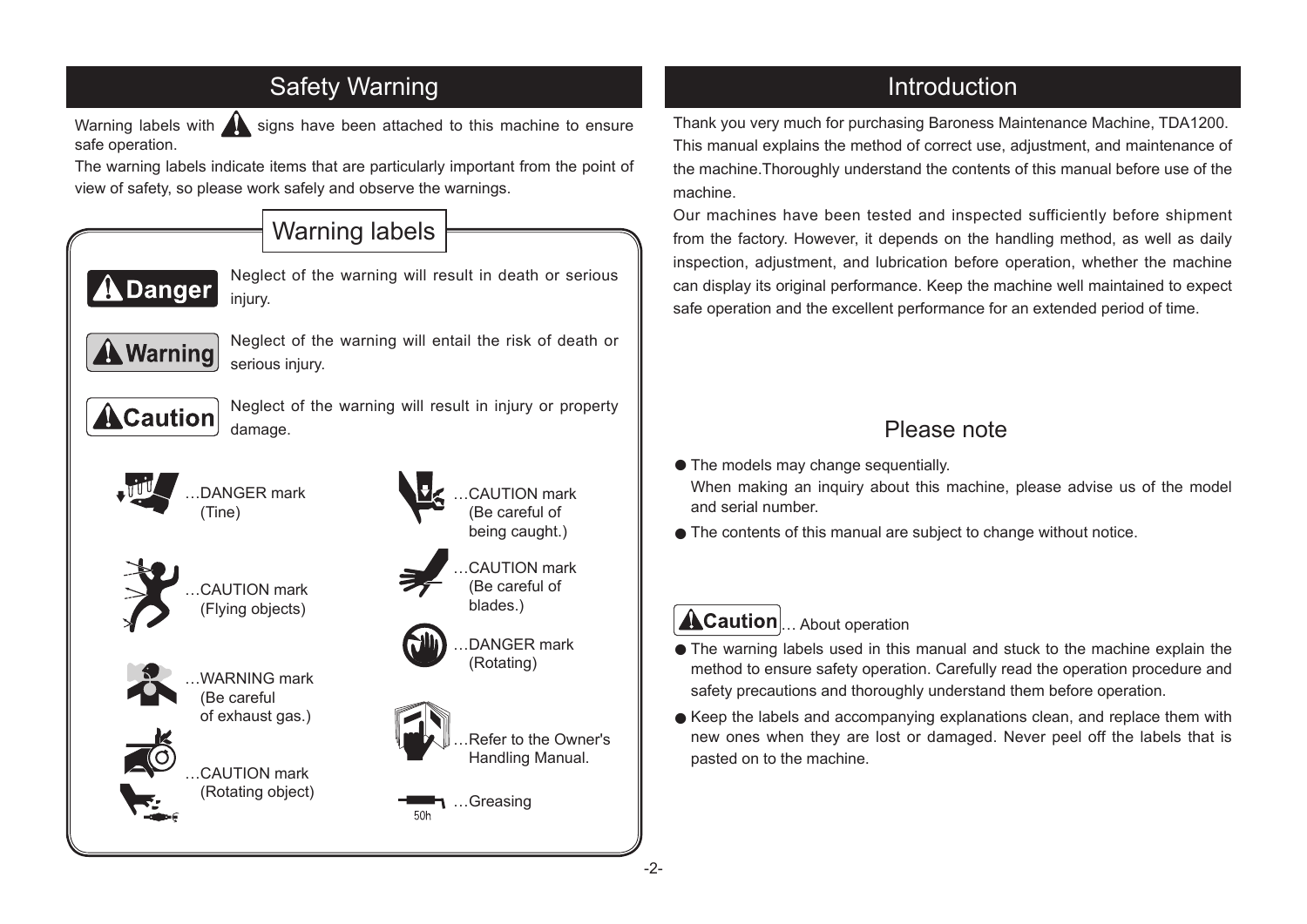## **Precautions for Safe Work**

<span id="page-3-0"></span>This machine is equipped with tines (sharp bars) to drill holes in the lawn. Since the location of use, obstacles, and the condition of the lawn differ from place to place, as a manufacturer of the machine, we strongly urge the user, to inspect completely and maintain the machine, master the machine operation, and use the machine correctly in order to ensure the safety of the operator himself and other people, while keeping "safety first" in mind at all times.



**A Danger** •Thoroughly understand the correct operation procedure and precautions in order to ensure safety before operating the machine. Be sure to read the operation manual of the tractor before operating the tractor or attaching the machine to the .tractor

#### 1) Clothes for safety

## **A** Warning

- Wear tight clothes for safety so that you will
- not get caught in the machine, and wear safety gear, goggles, shoes, helmet, and gloves appropriate for the work. An apron, towel wound around the waist, or long strings is likely to be caught in the machine, possibly causing you to be caught in the machine.



2) Emergency measures

## **ACaution**

- Understand the method to stop the engine in an emergency.
- 3) Do not operate the machine in such cases.

## **A** Warning

- Do not operate the machine when you are tired. If you get tired during machine operation, stop the work and take a rest.
- Do not allow any person who is sick, drunk, or under the influence of chemicals to operate the machine. The visual sense, alertness, and judgment are adversely affected.
- When you are unfamiliar with the machine operation, well understand the handling method and safety precautions in advance before use. Do not allow children to operate the machine.
- 4) When lending the machine to others

## **ACaution**

- When lending the machine, the borrower may cause an accident because of the lack of understanding about the safety precautions and handling procedure shown in the manual. Explain the handling method to the borrower. Lead the borrower to read the manual carefully before use.
- 5) Prohibition of remodeling of the machine

## **ACaution**

- Do not remodel the machine. Remodeling of the machine and use of parts other than those specified by our company can cause breakdown of the machine or life accidents
- Use the parts, as well as oil and grease, specified by our company for .replacement
- 6) Prohibition of traveling and work at night time

## **A** Warning

- Do not operate the machine at night time or in bad weather when the visibility is poor.
- 7) Safety inspection before work

## **ADanger**

- Check up whether all covers are installed neatly at the specified locations and that there is no broken part.
- Check up whether bolts and nuts loosened. If they are loose, tighten them .completely
- Check up whether the brake, levers, and tires work normal.

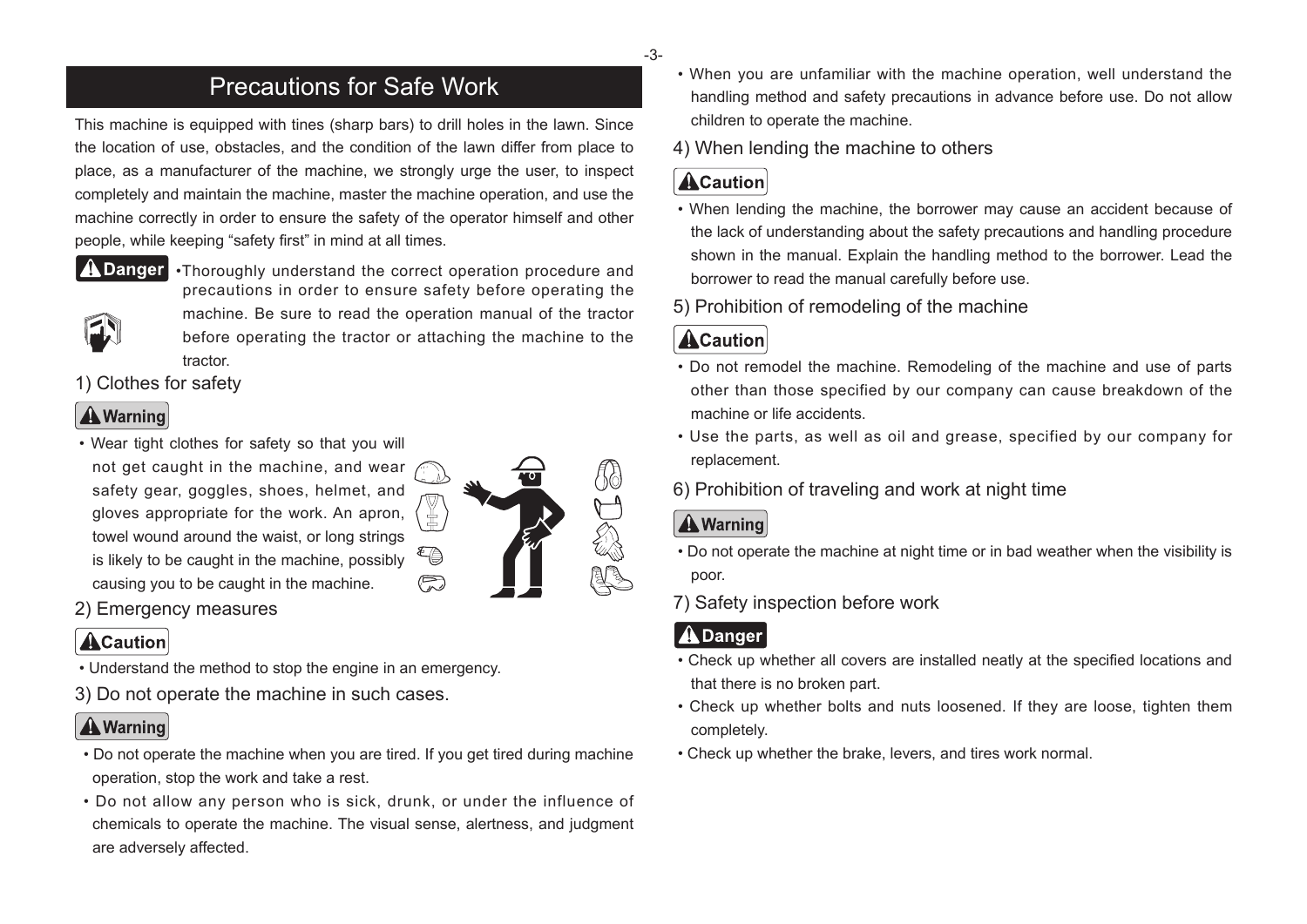#### 8) Precautions to take during work

- 
- $\triangle$  Warning  $\cdot$  This machine is designed for maintenance of the putting green. It is very likely to overturn on a slope. Do not use the machine on a slope.
	- Do not operate the machine in places in danger of a land subsidence or landslide.
	- The machine may overturn on a slope with an irregular surface. Do not operate the machine in such a place.
	- The machine is in danger of slipping and overturning on a wet slope. Do not operate the machine in such a condition.
	- When the machine is attached to the tractor the total length will increase. Be careful of the people and objects around the machine when turning the tractor. Do not back or turn the tractor when the machine is in the lower position ready for work.
	- Do not touch the tines, crank, and other moving sections when the machine is in operation, otherwise your fingers or hands may get injured.
	- Check the surroundings for safety (front, back, right, and left, as well as trees, ditches, irregular surface of the green, sprinklers, and cups etc.) during operation. Operate the machine at an appropriate speed so that you can stop the machine any time in an emergency. Avoid sudden acceleration, sudden braking, and abrupt steering. Drive the machine slowly especially when descending a slope.



- Check to see if someone is playing in the vicinity. There is a danger of getting struck with a hit ball.
- This machine is not a riding type. Attach the machine to the three-point hitch of a tractor, and raise the machine to carry it to the work place. Carefully operate the tractor. Be sure to avoid inattentive driving and driving the tractor without holding the steering wheel.
- Never tow the machine on public roads.

### **ACaution**

- When abnormal vibration, abnormal sound (wire or vinyl coiling around the tines), or other anomaly occurs in the machine during work, stop the engine immediately and investigate the cause. Completely repair the machine before operating it again.
- When stone or rock is expected to exist under the ground, lower the speed of PTO rotation
- Remove stone, wire, sticks, and other obstacles before work, otherwise not only machine trouble but also an accident due to the scattering of such objects may result.
- When leaving the machine, park the machine on a flat ground, stop the engine, remove the key, put on the park brake, and put a chock block under the tire. Lower the machine to the ground.
- . Lower the machine slowly so that the lawn and machine will not be damaged.
- When colliding with some obstacle, stop the engine and check each part for damage.
- Do not lower the machine and move forward without turning the PTO shaft, otherwise the lawn and machine will be damaged heavily.
- Do not move backward when the machine has lowered and touched on the around, otherwise the lawn and machine will be damaged heavily.
- 9) Precautions as to inspection and maintenance
	- Thoroughly understand the method of maintenance and inspection.
	- Do not feed oil, maintain, or inspect the machine when it is in .operation
	- Do not bring your hands or feet near the driving and operating .sections
	- Attach all parts in a good condition.
	- Repair or replace damaged parts immediately.
	- Replace worn or damaged parts with new ones.
	- . Do not remodel the machine. Use genuine parts to ensure safety.
	- . Remove dust, grease, and oil adhering to the machine.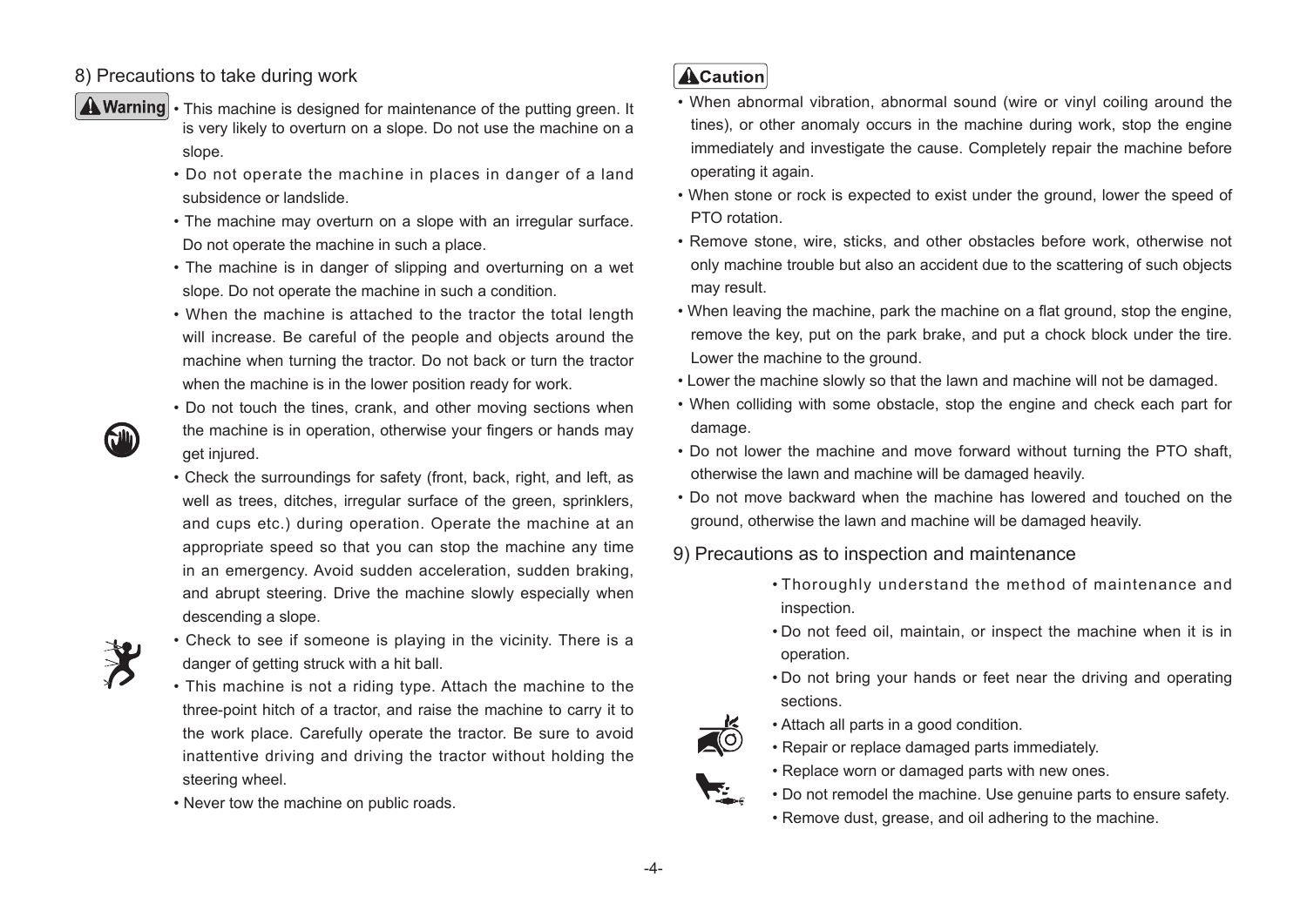A Warning • Maintain and inspect the machine after parking it on a clean, dry, flat ground where the machine is not in danger of overturning or where there is no risk of traffic danger. Put a chock block under the front wheel of the tractor.

- When inspecting, maintaining, repairing, or cleaning the machine while it is being attached to the tractor, be sure to put on the parking brake of the tractor and stop the engine. Set the PTO speed change lever in the "NEUTRAL" position and wait until all the rotating parts stops before work. Do not run the engine indoors or in poorly ventilated place. The exhaust gas contains hazardous carbon monoxide.
- . Do not enter or put your foot in the space under the machine.
- When holding tines for attaching or detaching, wear thick gloves.
- Check up whether all covers are installed neatly in the specified places and that they are not broken.
- When the tines are loose or damaged, they will be broken and scattered around. Check up whether they are not loose before work. If they are loose, tighten them completely.
- When disassembling the machine to replace the bearing, exercise care so that your fingers or hand will not be caught in the parts.

区<br>

 $\textbf{A}$  Caution  $\cdot$  Completely close the hydraulic stop valve to prevent the machine from falling. Be sure to put wooden blocks or other supporting tools under the frame for safe operation.

- Check up whether bolts and nuts loosened. If they are loose, tighten them completely.
- Keep the labels and accompanying explanations clean, and replace them with new ones when they are lost or damaged.
- . When storing the machine alone, secure it on a flat ground.

10) Attaching/detaching the machine to/from the tractor

 $\boxed{\blacktriangle$  Warning  $\cdot$  Attach and detach the machine on a flat stable ground.

- When moving the tractor to attach/detach the machine, exercise care so that no one is around the tractor or at a location between the tractor and machine.
- . Stop the engine of the tractor to ensure safety before work.
- . Do not enter or put your foot in the space under the machine.
- Attach five balance weights to the front of the tractor. The absence or insufficiency of weights will cause the machine to lose balance, and the machine will overturn.

### **ACaution**

- Do not raise the machine when the lower link of the tractor has been attached on one side only.
- Do not keep rotating the drive shaft while the machine has been raised, otherwise the drive shaft and machine may break.
- When raising the machine after attaching it to the tractor, check that the upper link (top link) and lower link have been attached completely.

#### 11) Storage

• Let the transmission section and rotating parts of the machine cool before covering the machine with a sheet.





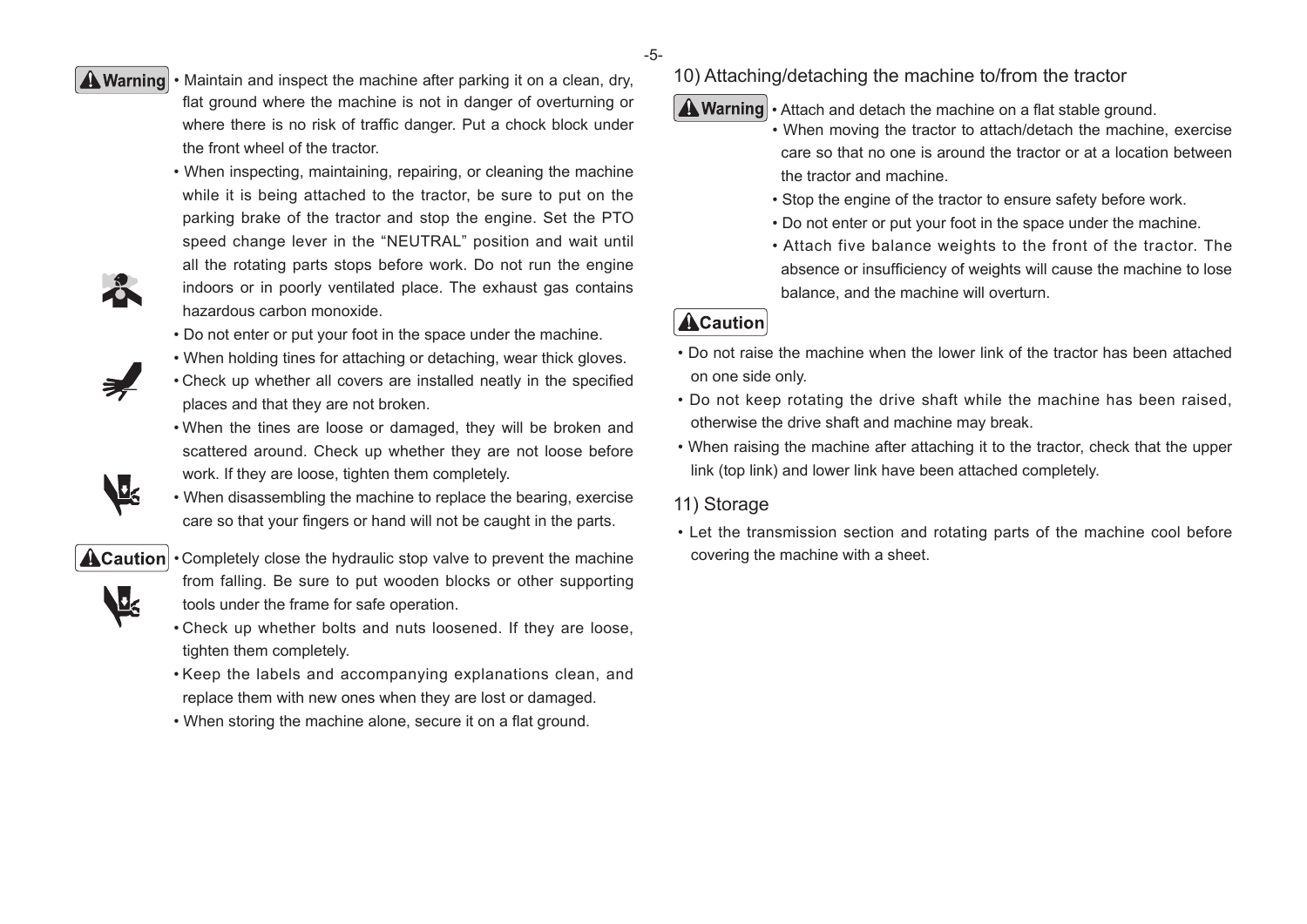## Name of Each Part

<span id="page-6-0"></span>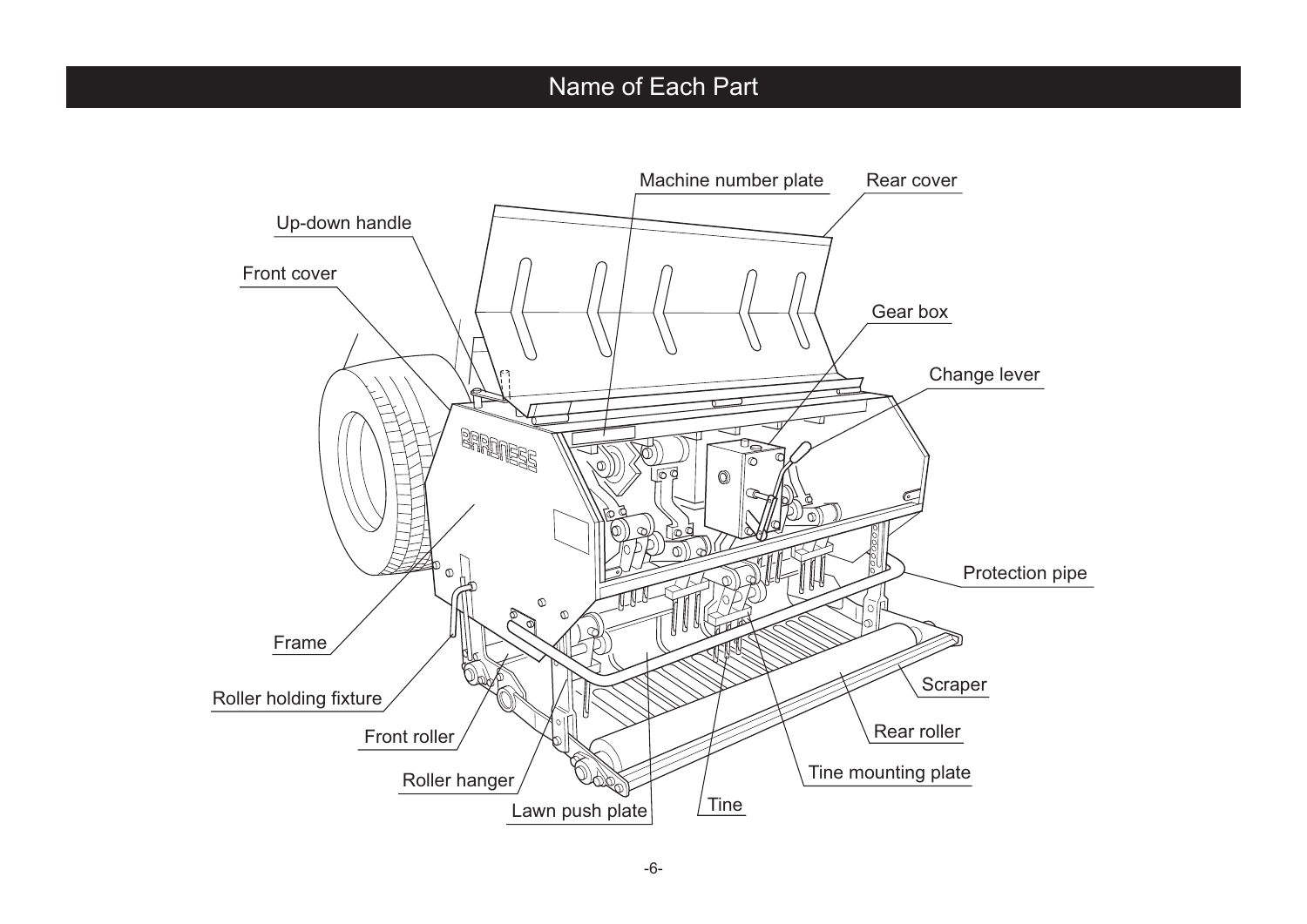## Location of Label

<span id="page-7-0"></span>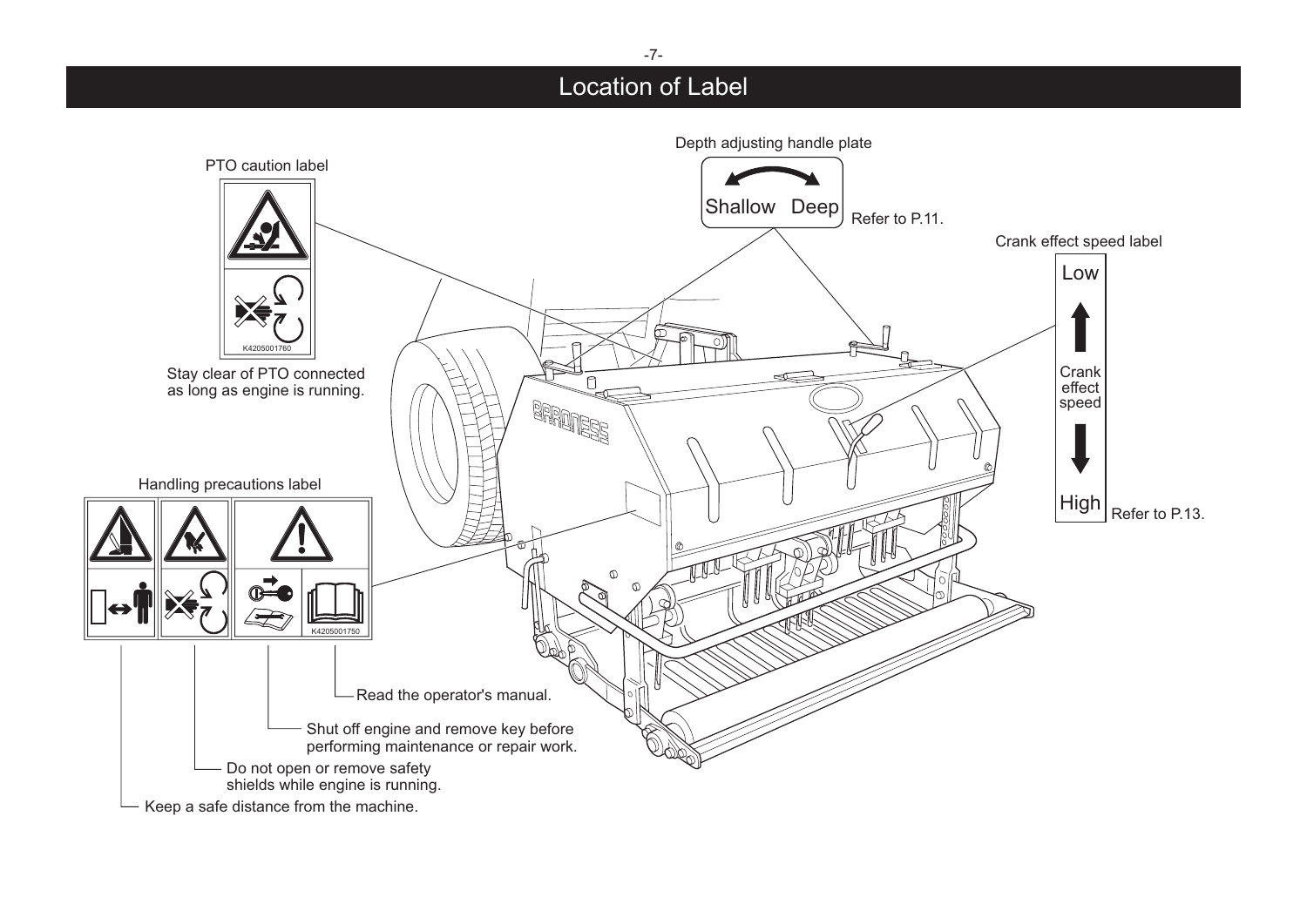## Features of TDA1200

- <span id="page-8-0"></span>• The maximum coring depth is 250 mm.
- The depth can be adjusted by turning the up-down handle without using any .tool
- The machine is equipped with a two-stage speed changer. Speed change with a lever permits easy change of the working speed.
- Use of the various optional tine-mounting holders permit attachment of desired tines according to the nature of work.

## **Specifications**

| Machine                     | <b>Total length</b> | 97cm                                          |  |  |  |  |
|-----------------------------|---------------------|-----------------------------------------------|--|--|--|--|
|                             | <b>Total width</b>  | 142cm                                         |  |  |  |  |
|                             | Total height        | 85cm                                          |  |  |  |  |
|                             | Total weight        | 495kg                                         |  |  |  |  |
|                             | Applicable tractor  | 13.2 kW (18 PS) or more                       |  |  |  |  |
| Driving method              |                     | PTO driving                                   |  |  |  |  |
| Transportation              |                     | Tractor; 3-point link lifting type            |  |  |  |  |
|                             | Number of tines     | 18 pcs (Various options available)            |  |  |  |  |
| Working width               |                     | 117cm                                         |  |  |  |  |
| Pitch (Traveling direction) |                     | Refer to "Table: Relationship between working |  |  |  |  |
|                             |                     | speed and pitch."                             |  |  |  |  |
| Interval                    |                     | $6.5 \cdot 10 cm$                             |  |  |  |  |
| Working depth               |                     | Max. 25 cm (depending on the condition)       |  |  |  |  |
| Working speed               |                     | Refer to "Table: Relationship between working |  |  |  |  |
|                             |                     | speed and pitch."                             |  |  |  |  |
| Transmission                |                     | Slow/high speed one-touch change lever        |  |  |  |  |
| Speed of PTO rotation       |                     | Max. 400 rpm                                  |  |  |  |  |
| Efficiency                  |                     | 1,872 $m^2/h$ (at 1.6km/h)                    |  |  |  |  |

Table: Relationship between working speed and pitch

Tractor EF222S; engine speed ... 1,800 rpm

| Auxiliary<br>speed change | Main<br>speed change          | Speed       | PTO rotation | Crank rotation   | Pitch (mm)        |
|---------------------------|-------------------------------|-------------|--------------|------------------|-------------------|
|                           |                               | $0.52$ km/h |              | Slow speed       | 53 <sub>mm</sub>  |
|                           |                               |             | 1st speed    | High speed       | 42mm              |
|                           | 2<br>$0.75$ km/h<br>1st speed |             | Slow speed   | 75 <sub>mm</sub> |                   |
|                           |                               |             | High speed   | 60 <sub>mm</sub> |                   |
|                           | 3                             | $1.06$ km/h | 1st speed    | Slow speed       | 108mm             |
|                           |                               |             |              | High speed       | 86 <sub>mm</sub>  |
|                           | 4                             | $1.60$ km/h | 1st speed    | Slow speed       | $163$ mm          |
|                           |                               |             |              | High speed       | 130 <sub>mm</sub> |

## $\Delta$ Caution



• The engine speed is 1,600-2,000 rpm during tractor operation. The maximum PTO rotation speed is 400 rpm. Be sure to understand the operation manual of the tractor.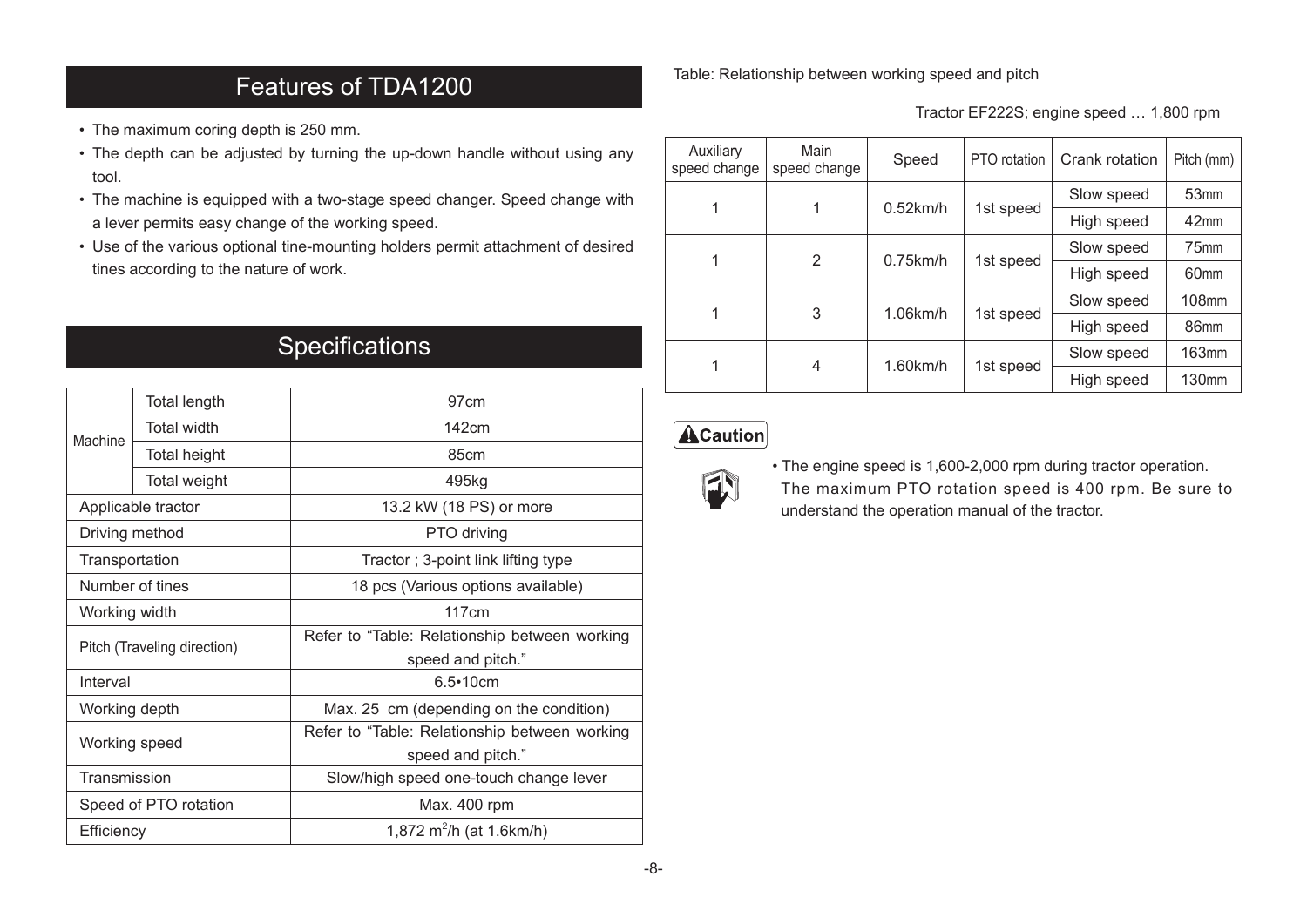## Handling Instructions

## <span id="page-9-0"></span>1. Attaching/detaching the maintenance machine



L,

A Warning • Attach and detach the machine on a flat compacted ground.

- When moving the tractor in order to attach/detach the machine, exercise care so that no one is around the tractor or at a location between the tractor and machine. Stop the engine of the tractor to ensure safety before work.
- . Do not enter or put your foot in the space under the machine.

#### 1-1 | Attaching to the tractor

1) Attaching the balance weight

### **ACaution**

- Attach five balance weights to the front of the tractor. The absence or insufficiency of weights will cause the machine to lose balance, and the machine will overturn
- Add balance weights as necessary when operating the machine on the ground with many slopes.
- 2) Attaching the machine to the 3-point link of the tractor

• Respective parts of the machine are very heavy. Two or more workers should carefully handle the machine.

- 10 Lower the 3-point link of the tractor to the lowest position, and stop the engine. Check that the parking brake of the tractor has been applied and chock blocks are put under the tires. insufficiency of weights will cause the machine to lose balance, and the<br>
"machine will overturn.<br>
• Add balance weights as necessary when operating the machine on the ground<br>
with many slopes.<br>
2) Attaching the machine to
- $\oslash$  Attach the machine to the right and left lower links of the tractor with "22" hardened flat head pin 145 (1-21)."



**3** Attach the upper link (top link) of the tractor to the machine with "19 flat head pin 100 (1-3)," and adjust the upper link so that the machine will be almost .horizontal

#### **IIMPORTANTI**

Adjust the deflection of the right and left lower links of the 3-point link of the .tractor

- 4) Attaching the drive shaft
- Attach the "drive shaft (3-39)" to the PTO of the tractor and the transmission "drive shaft A (3-34)" on the machine side. Check that the lock pins of the "drive" shaft" are set in the groove in the respective shafts. 45
- Attach the whirl-stop chain of the safety cover to the hook of the lower link. [IMPORTANT]
	- Be sure to attach the clutch of the drive shaft to the tractor side.
- $\circ$  Make sure there is no one near the machine, start the tractor engine, and then raise the attached machine slightly.

-9-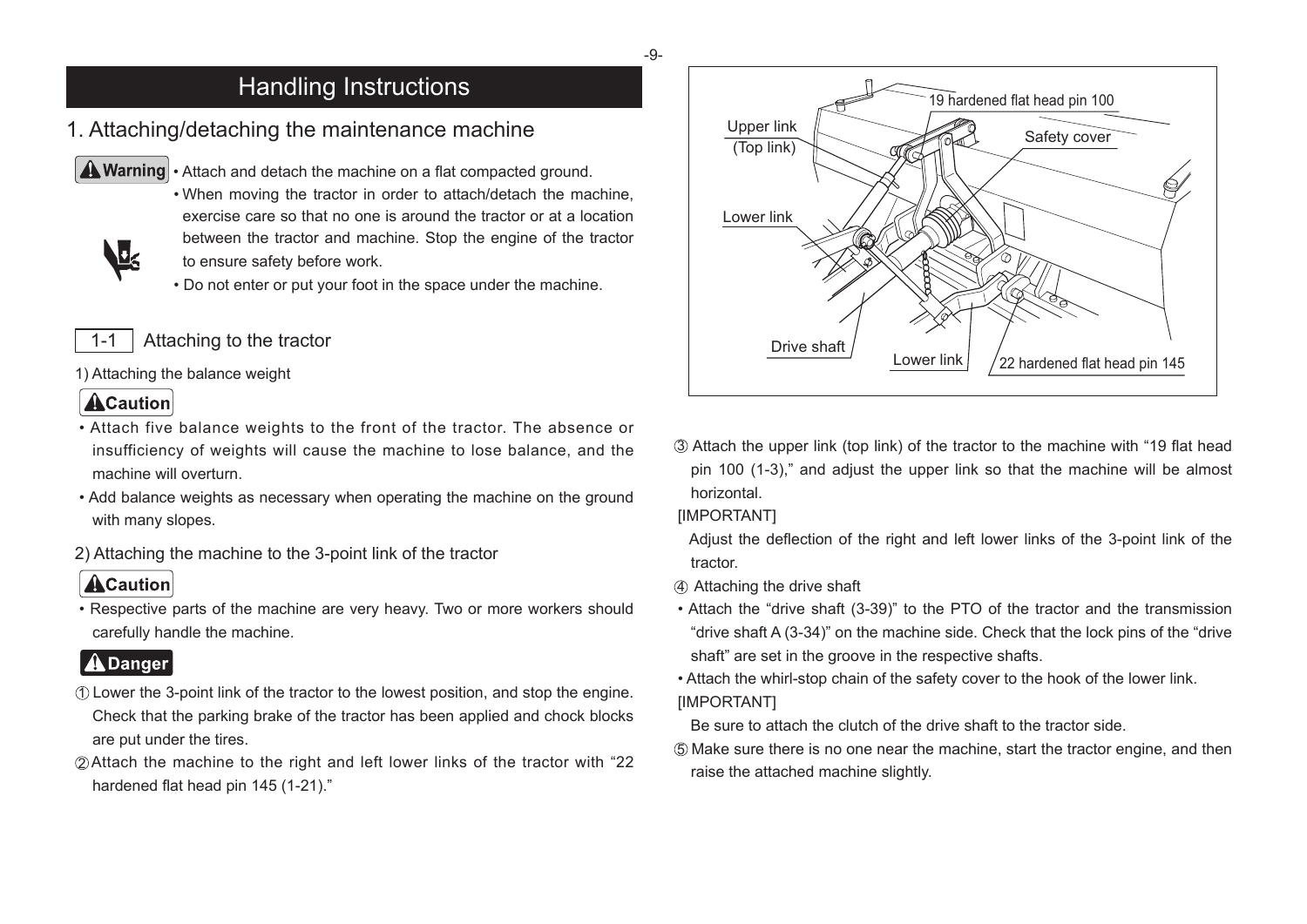<span id="page-10-0"></span>

. Be sure to stop the tractor engine before making adjustment.

#### [IMPORTANT]

- If the sliding section of the "drive shaft  $(3-39)$ " is too long when the machine is raised, cut it to an appropriate length.
- $\textcircled{\tiny{b}}$  Make sure the tines is not attached to the machine, lower the machine (so that the front roller will be in contact with the ground), rotate the PTO shaft, and confirm that the drive shaft and machine are not generating abnormal vibration or sound. If there is any abnormal vibration or sound, adjust the mounting location of each link etc.

#### [IMPORTANT]

- Do not raise the machine when the lower link of the tractor is attached on one side only.
- Do not keep rotating the drive shaft while the machine is raised, otherwise the drive shaft and machine may break.

1-2  $\vert$  Removing from the tractor

Reverse the procedure of  $\boxed{1-1}$  Attaching to the tractor.

### 2. Inspection and maintenance



- $\Delta$  Warning  $\cdot$  Completely tighten the hydraulic stop valve to prevent the machine from falling. Put wooden blocks or appropriate substitutes under the frame for safe operation.
	- . Do not enter or put your foot in the space under the machine.
	- Park the tractor on the flat stable ground where the tractor will not be in danger of overturning or moving and where there is no risk of traffic danger. Put a chock block under the front wheel of the .tractor
	- When inspecting, maintaining, repairing, or cleaning the machine while it is being attached to the tractor, be sure to put on the parking brake of the tractor and stop the engine. Set the PTO speed change lever in the "NEUTRAL" position and wait until all the rotating parts stops before work. Do not run the engine indoors or in poorly ventilated place. The exhaust gas contains hazardous carbon monoxide
	-

1) Check the following locations and take corrective measures immediately when nonconformance is found.



**A Warning**  $\cdot$  Check up whether all covers are installed neatly in the specified places and they are not broken or missing.



. When holding tines to attach or detach them, wear thick gloves.

- $\triangle$  Caution  $\cdot$  Check up whether respective tines are attached correctly and mounting bolts are not loose. When tines are loose or damaged, they will be broken and scattered around. If they are loose, tighten them completely.
	- Keep the labels and accompanying explanations clean, and replace them with new ones when they are lost or damaged.
	- Check up whether bolts and nuts loosened. If they are loose, tighten them completely.

 $\mathcal D$ Check up the condition of installation of the drive shaft (PTO shaft on the tractor side and drive shaft A on the machine side).

- $\mathfrak D$  Check up the quantity of the gearbox oil.
- $\mathfrak D$  Be sure to clean the machine after work. When using a washer, the water pressure should be low and the water temperature should not exceed  $60^{\circ}$ C.
- $4\!\!\!/\,$  Check up whether tines dont crack and warp.

## 3. Tightening of each part

Many bolts are used in this machine. Bots and nuts may get loose for some time after initial use. Inspect respective pants and tighten them correctly.

|                 | Ordinary bolt | Hardened bolt |
|-----------------|---------------|---------------|
| M8              | 18(180)       | 36(360)       |
| M <sub>10</sub> | 36(360)       | 72(720)       |
| M12             | 60(600)       | 120(1200)     |
| M14             | 90(900)       | 180(1800)     |
| M <sub>16</sub> |               | 260(2600)     |
| M20             |               | 370(3700)     |

#### Appropriate tightening torque N•m (kgf•cm)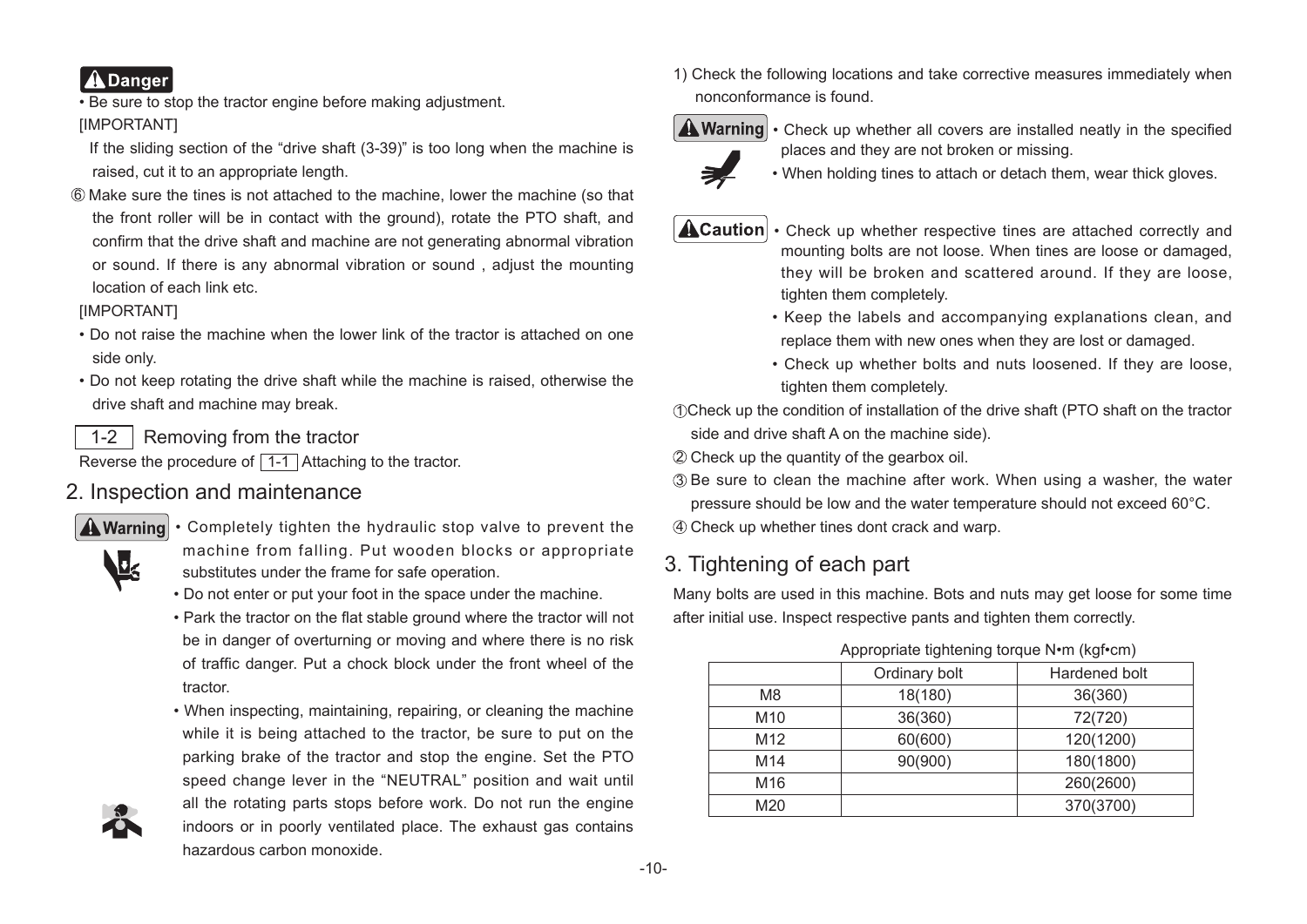## <span id="page-11-0"></span>4. Appropriate adjustment for work

## **A** Warning

- Check that the front roller is in contact with the ground before work. When coring too deep at once, the roller may be lifted according to the condition of the soil, possibly breaking the PTO of the tractor or the machine.
- Large tines and attachments may cause the tine holder to be lifted. Slow down the PTO speed or stop the machine before the tine holder overturns.
- When the machine is vibrating, the vibration may damage the lawn, tractor, or machine. Check the attaching condition of the machine and tine holder, and make adjustment to remove the vibration.
- Be sure to stop the rotation of the PTO of the tractor before changing the rotating speed of the crank of the machine.

### 4-1  $\vert$  Adjustment of working depth

 $\bigwedge$  Danger  $\cdot$  Be sure to stop the tractor engine before adjustment. Turn the up-down handle to adjust the working depth.



## **A** Warning

• When moving the front roller up and down, move the right and left up-down handles two turns alternately. When one side alone is moved up and down, the scraper and lawn push plate will be deformed.

[Adjustment of tine depth]

- $\odot$  Loosen the right and left "roller holding fixtures (2-4)."
- $Q$  Turn the right and left "up-down handles (2-38)" to adjust the working depth.  $(Approx. 4 mm/turn)$  $\frac{1}{2}$  3
	- Turn the up-down handle clockwise to increase the coring depth. (The roller rises and the machine lowers.)
	- . Turn the up-down handle counter clockwise to decrease the coring depth. (The roller lowers and the machine rises.)
	- A depth gauge and scale mark 150A are provided on both sides of the machine. One scale corresponds to 1cm. When the tip of the depth qauge is at the uppermost edge of the scale, it shows the maximum depth of standard tine

3 Tighten the right and left "roller holding fixtures."

#### **IIMPORTANTI**

The scale does not indicate the actual depth. It is just a rough indication. Judge the depth by actual work.

## **A** Danger

- . Do not adjust the coring depth during operation. It is very dangerous.
- . Select an appropriate coring depth in consideration of the working condition. Work without taking the working condition into consideration may apply excessive force to the machine, possibly damaging the tines and machine. Pay special attention to the transmission parts of the machine. When working depth is deeper, slow down the working speed as necessary.

-11-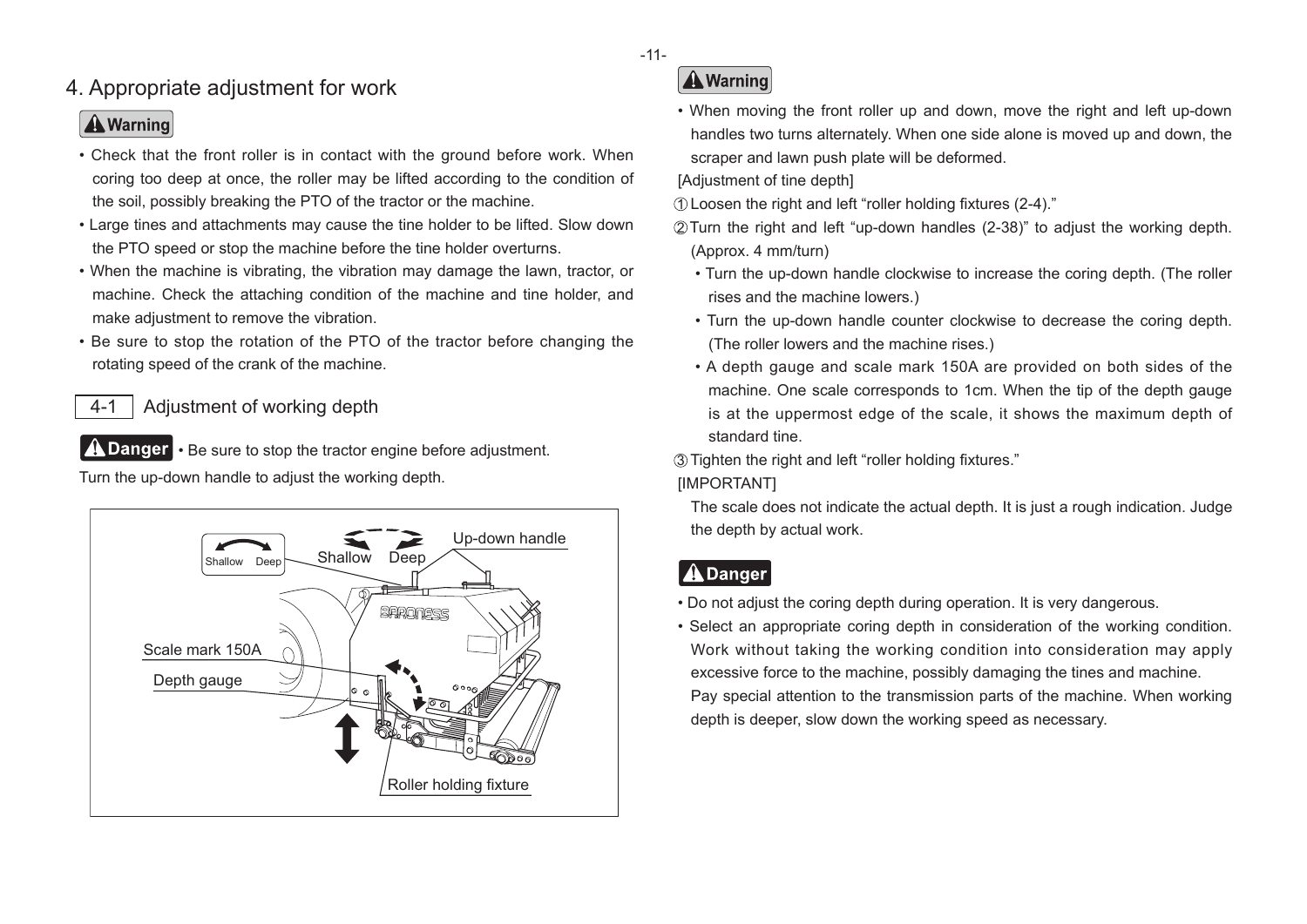- <span id="page-12-0"></span>4-2 | Adjustment of coring pitch (traveling direction)
- The coring pitch changes according to working speed and the position of the change lever. Refer to the table below.

Table: Relationship between working speed and pitch

| Auxiliary<br>speed change | Main<br>speed change | Speed       | PTO rotation | Crank rotation | Pitch (mm)        |
|---------------------------|----------------------|-------------|--------------|----------------|-------------------|
|                           |                      | $0.52$ km/h |              | Slow speed     | 53 <sub>mm</sub>  |
|                           |                      |             | 1st speed    | High speed     | 42mm              |
|                           | 2                    | $0.75$ km/h | 1st speed    | Slow speed     | 75 <sub>mm</sub>  |
| 1                         |                      |             |              | High speed     | 60 <sub>mm</sub>  |
| 1                         | 3                    | $1.06$ km/h | 1st speed    | Slow speed     | <b>108mm</b>      |
|                           |                      |             |              | High speed     | 86 <sub>mm</sub>  |
|                           | 4                    | $1.60$ km/h | 1st speed    | Slow speed     | $163$ mm          |
|                           |                      |             |              | High speed     | 130 <sub>mm</sub> |

Tractor EF222S; engine speed ... 1,800 rpm

## **ACaution**



• The engine speed is 1,600-2,000 rpm during tractor operation.

The maximum PTO rotation speed is 400 rpm. Be sure to understand the operation manual of the tractor.



#### 4-3  $\parallel$  How to use the rear roller

- If the rear roller is equipped, when using spike tines for coring, it functions to trample the lawn surface, so golfers will be possible to play immediately.
- When using side open tines for coring, keep the rear roller raised, to avoid to trample the grass and soil removed by the side open tines.

#### When using the rear roller

 $\odot$  Remove the "12 hardened flat head pin 40 (2-1)" that is securing the rear roller.  $\Omega$  insert the "12 hardened flat head pin 40" into the hole adiacent to the roller holding plate to prevent it from being lost, and insert the "10KS snap pin (2-10)." 1 2 3 V 1 2 3

The rear roller will be released. Do the same operation on the opposite side.

When not using the rear roller

- $\Omega$  Disconnect the "10KS snap pin" of the "12 hardened flat head pin 40," and remove the "12 hardened flat head pin 40."
- 2 Raise the roller hanger and insert the "12 hardened flat head pin 40." Then insert the "10KS snap pin."

**The Shaise the opposite side in the same way.** 

- 4) Secure the rear roller at a certain height so that it will not trample the grass and soil removed by side open tines.  $\frac{4}{5}$
- **6.** Secure the opposite side in the same way.

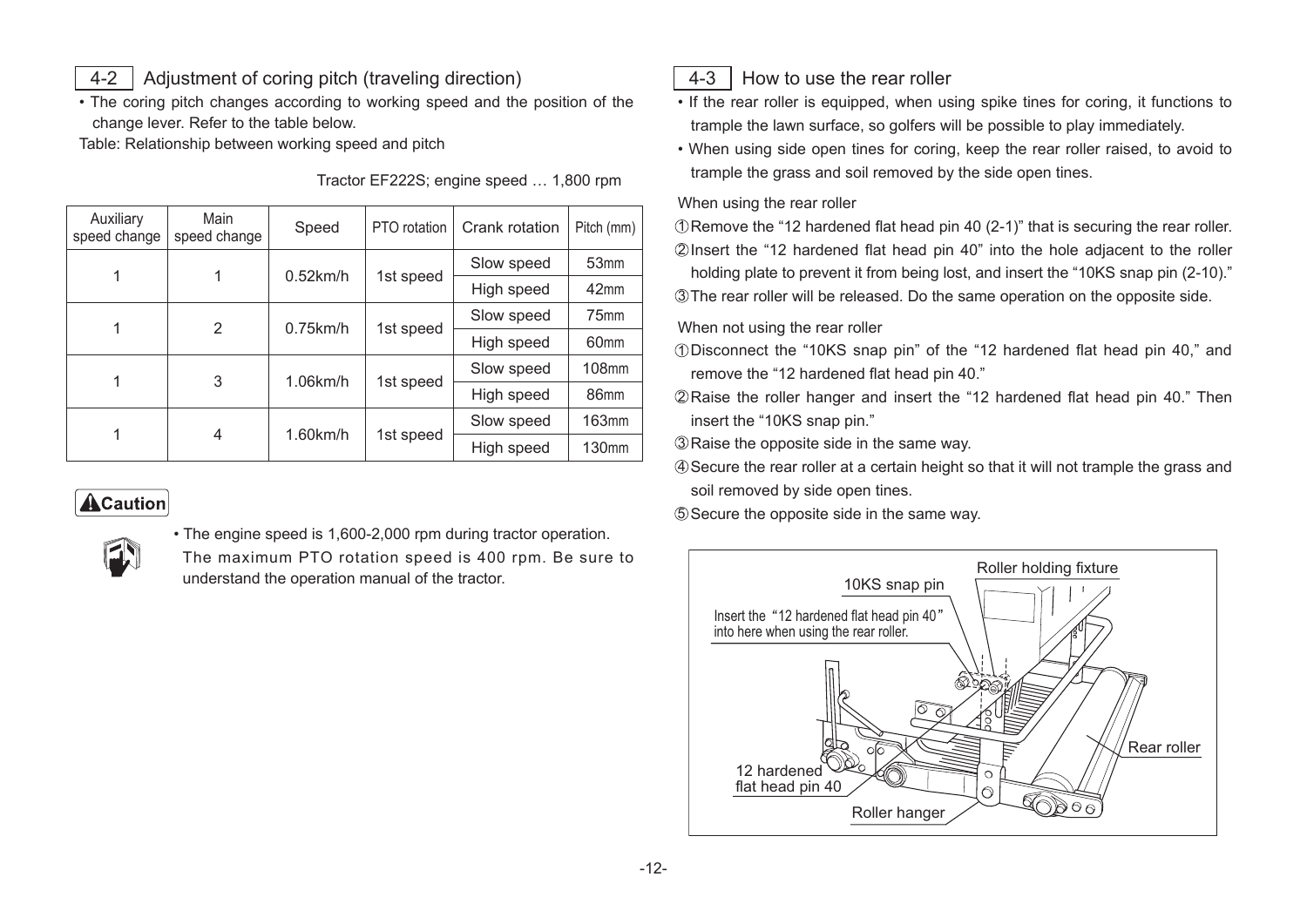#### <span id="page-13-0"></span>4-4 Changing the crank rotating speed

• Operate the "change lever (3-2)" for switching over crank rotation speed to change high and low speed.



 $\triangle$ Caution  $\cdot$  Stop the PTO rotation before switching over the speed.

• When the "change lever" for switching cannot be engaged easily, step on the catch pedal of the tractor once again, then the change lever will be engaged easily. If you operate the change lever forcibly, the transmission and change lever can be damaged.

#### 4-5 | IIMPORTANTI Greasing



Periodically fill up the respective grease nipples with approx.1 mg (1-2 times operation with a compact manual grease pump) of qrease (Xcelite EPNO2).

### 5. Work procedure



**A Warning** . Do not operate the machine in places in danger of a land subsidence or landslide.

- The machine may overturn on a slope with an irregular surface. Do operate use the machine in such a place.
- Avoid operation on slopes.
- The machine is in danger of slipping and overturning on a wet slope. Do not operate the machine in such a condition.
- Check to see if someone is playing in the vicinity. There is a danger of getting struck with a hit ball.
- Check the surroundings for safety (front, back, right, and left, as well as trees, ditches, irregular surface of the green, sprinklers, and cups etc.) during operation. Operate the machine at an appropriate speed so that you can stop the machine any time in an emergency. Avoid sudden acceleration, sudden braking, and abrupt steering. Drive the machine slowly especially when descending a slope.



. When the machine is attached, the total length will increase. Be careful of the people and objects around the machine when turning the machine. Do not back or turn the machine when the machine is in the lower position ready for work.

- Do not touch the tines, crank, and other moving sections when the machine is in operation, otherwise your fingers or hands may aet injured.
- Do not operate the machine at night time or in bad weather when the visibility is poor.

**FAN** 

- $\triangle$  Caution  $\cdot$  Do not move forward when lowering the machine and without turning the PTO shaft, otherwise the lawn and machine will be damaged heavily.
	- Lower the machine slowly so that the lawn and machine will not be damaged.
	- Do not move backward when the machine has lowered and touched on the ground, otherwise the lawn and machine will be damaged heavily.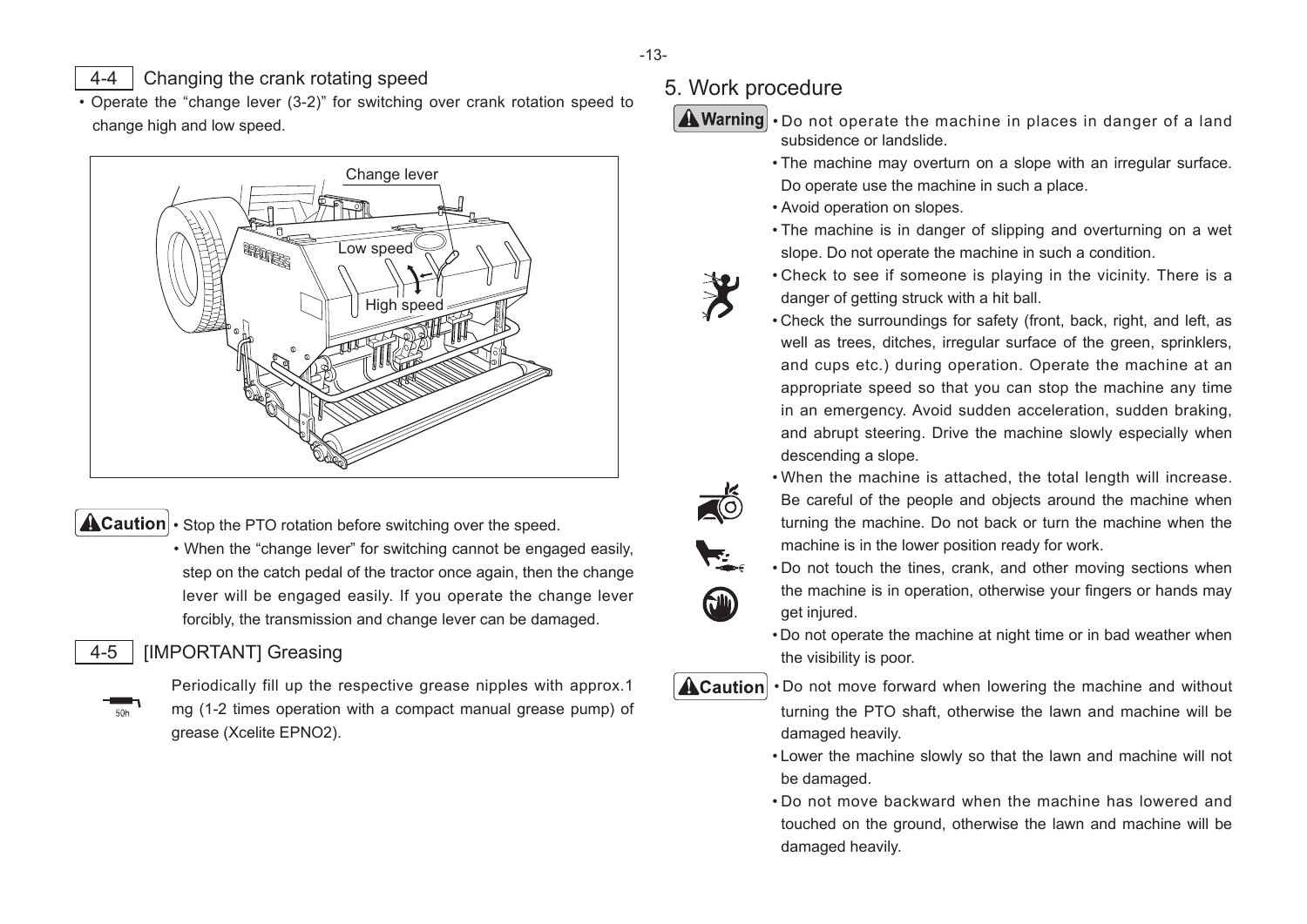- When stone or rock is expected to exist under the ground, lower the speed of PTO rotation.
- When abnormal vibration, abnormal sound (wire or vinyl coiling tangled in the tines), or other anomaly occurs in the machine during work, stop the engine immediately and investigate into the cause. Completely repair the machine before operating it again.
- When colliding with some obstacle, stop the engine and check up whether respective parts are not damaged.



- Remove stone, wire, sticks, and other obstacles before work, otherwise not only machine trouble but also an accident due to the scattering of such objects may result.
- When leaving the machine, park the machine on a flat ground, stop the engine, remove the key, put on the brake, and put a chock block under the tire. Lower the machine to put it on the .ground

#### 5-1 | Work procedure and operation

The following procedure presupposes that the machine has been attached, the coring depth has been adjusted, and the crank rotation speed has been switched over properly.

- <span id="page-14-0"></span>. Select an appropriate coring depth in consideration of the working condition. Work without taking the working condition into consideration may apply excessive force to the machine, possibly damaging the tines and machine. Pay special attention to the transmission parts of the machine. When coring depth gets deeper, slow down the working speed as necessary. Then store for rock is expected to exist under the ground, lower<br>
the speed of PTO rotation, abnormal sound (wire or vinyl colling<br>
tangle in the times), or other anomaly occurs in the mathine<br>
during work, stop the engine
- Be sure to stop the tractor engine, apply the parking brake, and put chock blocks under the wheels, than remove the tines from the machine, and then lower the machine onto the ground before adjustment and maintenance.
- $\bigcap$ Transfer the machine with raising position to the location in front of the working point. Select an appropriate speed so that the machine will not vibrate. Although it depends on the topography, drive the tractor at a slow speed because the machine is wide.
- 2 Select the crank rotation speed using the change lever.
- 3 Select an appropriate working speed by combining the main transmission and auxiliary transmission of the tractor. (Refer to  $\sqrt{4-2}$  "Table: Relationship between working speed and pitch.")
- 4) Lower the machine slowly.
- **6**) Raise the engine speed up to the preset PTO rotation speed.
- $\rm \odot$  Move the machine back and forth during work.
- Keep the front roller in contact with the ground at all times during work. If the machine becomes unstable, change the PTO rotation speed to stabilize the machine. If it does not stabilize, change the coring depth, change the size of tines, or change the tines with new ones.
- $\mathcal D$ When the work is finished, stop the tractor, operate the tractor up-down lever to raise the machine.
- $\rm \otimes$  When all tines get off the ground, stop the PTO rotation immediately.
- $\textcircled{\tiny{3}}$  Move to the next work place, and continue the work following the above .procedure
- $5-2$  | Other precautions as to work

- Check that the front roller is in contact with the ground before work. When the coring depth is too deep, the roller may be lifted according to the condition of the soil, it possibly cause to damage the PTO of the tractor or the machine.
- Large tines or attachments may cause the tine holder to be lifted. Slow down the PTO speed or stop the machine before the tine holder overturns.
- . Do not rotate the drive shaft at an angle exceeding 30 degrees.
- Carefully select the coring depth according to the condition of the putting green. If the coring surface is too hard it will apply excessive force to the driving system of the machine, causing breakage. Decrease the coring depth in such a condition.
- Excessively high PTO rotation speed (more than 400 rpm) will apply excessive force to the machine, causing breakage of the machine or spouting of oil from the gearbox.
- High-speed operation will lower the work effectiveness. Select an appropriate working speed according to the condition.
- Meandering operation is likely to damage the putting green. Move the machine straight.
- Do not turn the PTO in the reverse direction, otherwise the machine can be .broken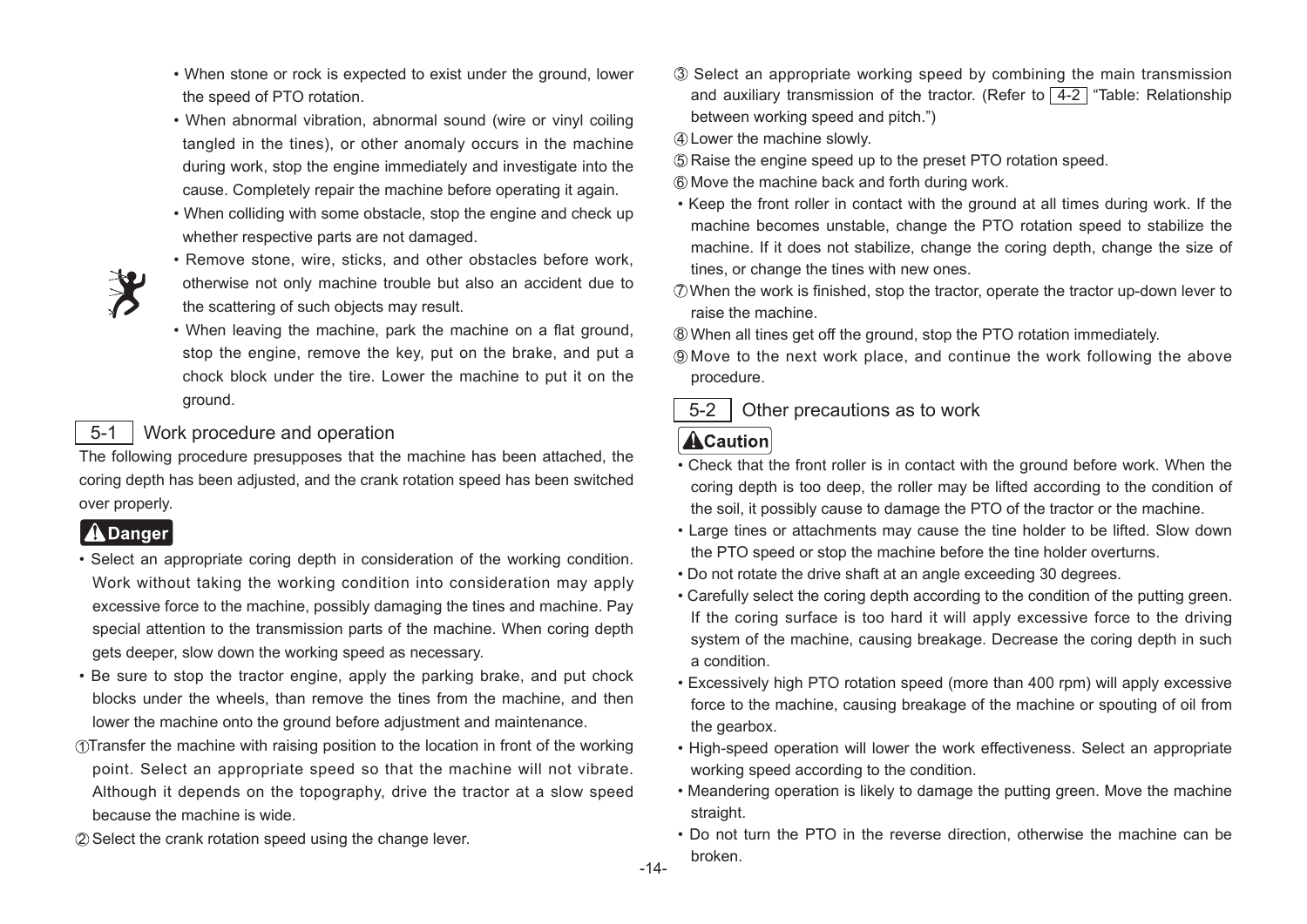## <span id="page-15-0"></span>6. Transportation and transfer

## **ADanger**

- Traveling at a maximum speed is likely to cause bounce and jounce, damaging the machine.
- Load the machine on a truck for transportation.
- Never drive a tractor equipped with the machine on public roads.
- When the machine is attached to a tractor for transportation, drive the tractor so that the traveling speed will not exceed 10 km/h, which depends on the geographical features. When moving up and down on a slope, exercise special care to drive the tractor at a speed that will permit emergency stop at any time.
- When you feel that the front of the tractor is lifted on a slope, it is very likely that the steering wheel will not function or the tractor may be overturned. Be sure to add some balance weights in that case.
- 7. Replacement of each part
- 

 $\sqrt{2}$  Danger • Rotating tines and cranks are dangerous. Be sure to stop the tractor engine unless it is necessary to raise or lower the machine.



**TESTING** 



 $\triangle$ Caution  $\cdot$  Tines are dangerous. Wear thick gloved when handling them. • Replace all tines with new ones at a time. Mixed use of old and new tines will cause abnormal vibration.

• Use genuine tines to ensure safety.



- $\mathfrak D$  Loosen the "10 stainless steel hexagon socket head special bolt 30" (4-55) that is securing the tine to the tine mounting plate, and remove the tines.
- $\widehat{\text{\sf 2}}$  lnsert new tines, and tighten the "10 stainless steel hexagon socket head special bolt 30" to completely secure the tines.

 $7-2$  Bearing

 $\triangle$  Warning  $\cdot$  When disassembling the crank section to replace bearings, exercise care so as not to have your fingers or hands caught in the crank metal fittings. Right after the crank section is separated, the respective crank metal fittings will rotate by their worn weight.

### **ACaution**

- When crank metal fittings are set out of position, vibration and noise will be generated, possibly damaging the machine.
- Respective crank metal fittings are attached in a 60-degree turned state to ensure right timing. Follow the assembling timing  $\oplus$  -  $\circledS$  shown in "10. Timing chart. (P.17)"

## $7-3$  Location of machine number plate

The model and serial number are punched on the machine number plate. The plate is attached to the front of the left side of the frame.





### $7-4$  Specification sheet for maintenanc

Qty of oil in gearbox

 $3.8 L$  (dm<sup>3</sup>) (Gear oil VG680)

-15-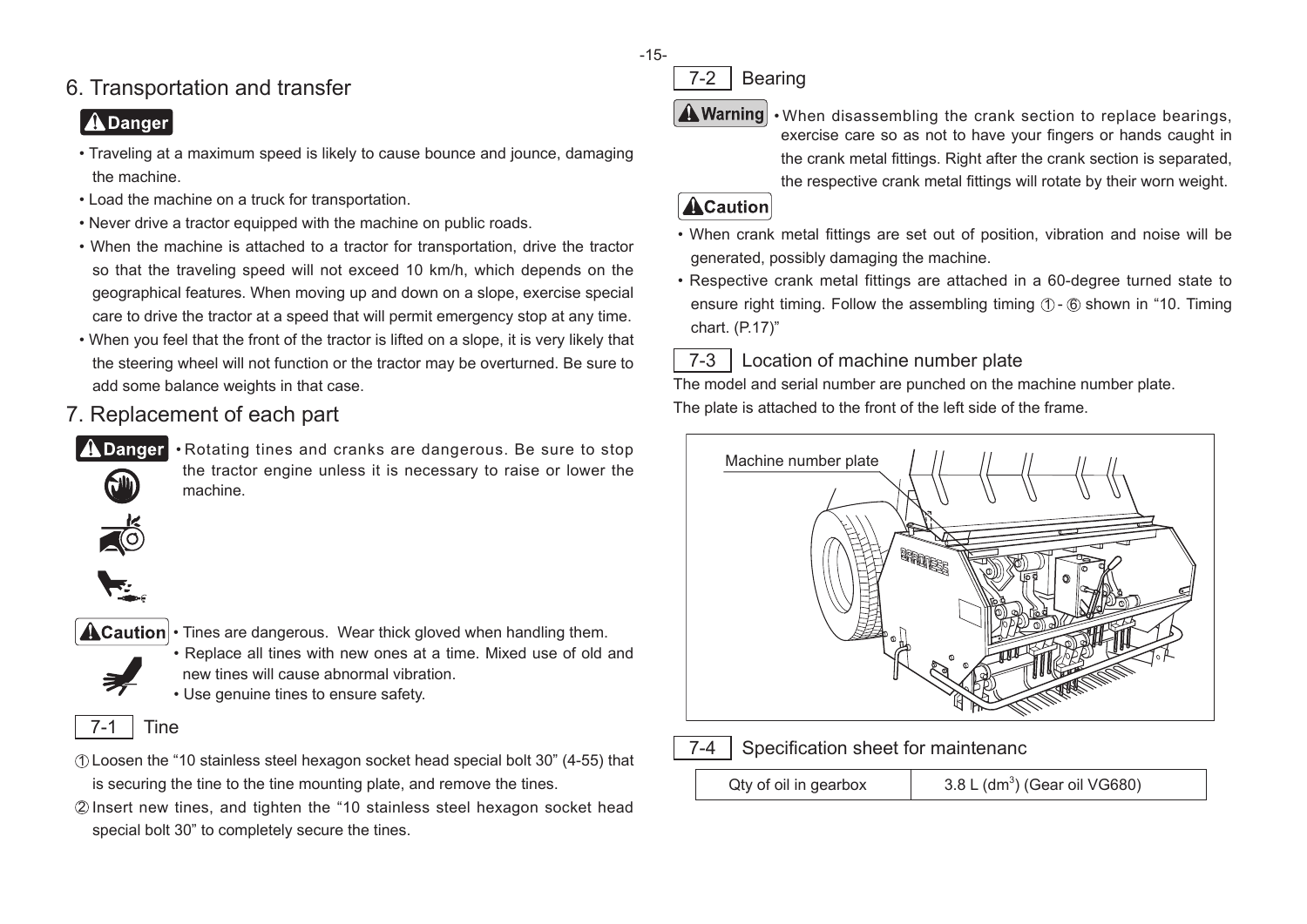## <span id="page-16-0"></span>8. Long-term storage



 $\mathfrak I$  For the storage of the tractor, refer to the operation manual of the  $\overline{\phantom{a}}$ .tractor

- $Q$  Clean the machine, and apply grease and oil to respective sliding sections.
- 3) Check the machine for loose or missing bolts and nuts. If they are loose, tighten them or repair the part.
- @Repair nonconforming sections and other sections where the paint has come off. 2<br>3<br>4<br>5
- **6** Cover the machine and put it in a dry place not exposed to the rain.

#### 9. Maintenance schedule



Refer to the operation manual of the tractor for maintenance of the tractor.

- ○...Inspection, adjustment, replenishment, and cleaning
- ●…Replacement

| Maintenance item                    | Before use | Every<br>50 hours | Every<br>300 hours | Remarks                              |
|-------------------------------------|------------|-------------------|--------------------|--------------------------------------|
| Condition of tines                  |            |                   |                    | (* )                                 |
| Loose screws in respective sections |            |                   |                    |                                      |
| Greasing                            |            | O                 |                    |                                      |
| Change of oil in gearbox            |            |                   |                    | 100 hours after<br>initial operation |
| Removal of dust, etc.               |            |                   |                    |                                      |

\*When cracks, damage, or abrasion is found in some part before use, replace it immediately.

Use appropriate maintenance tools.

Be sure to observe the precautions for inspection and maintenance ( $p.4$  and  $p.9$ ).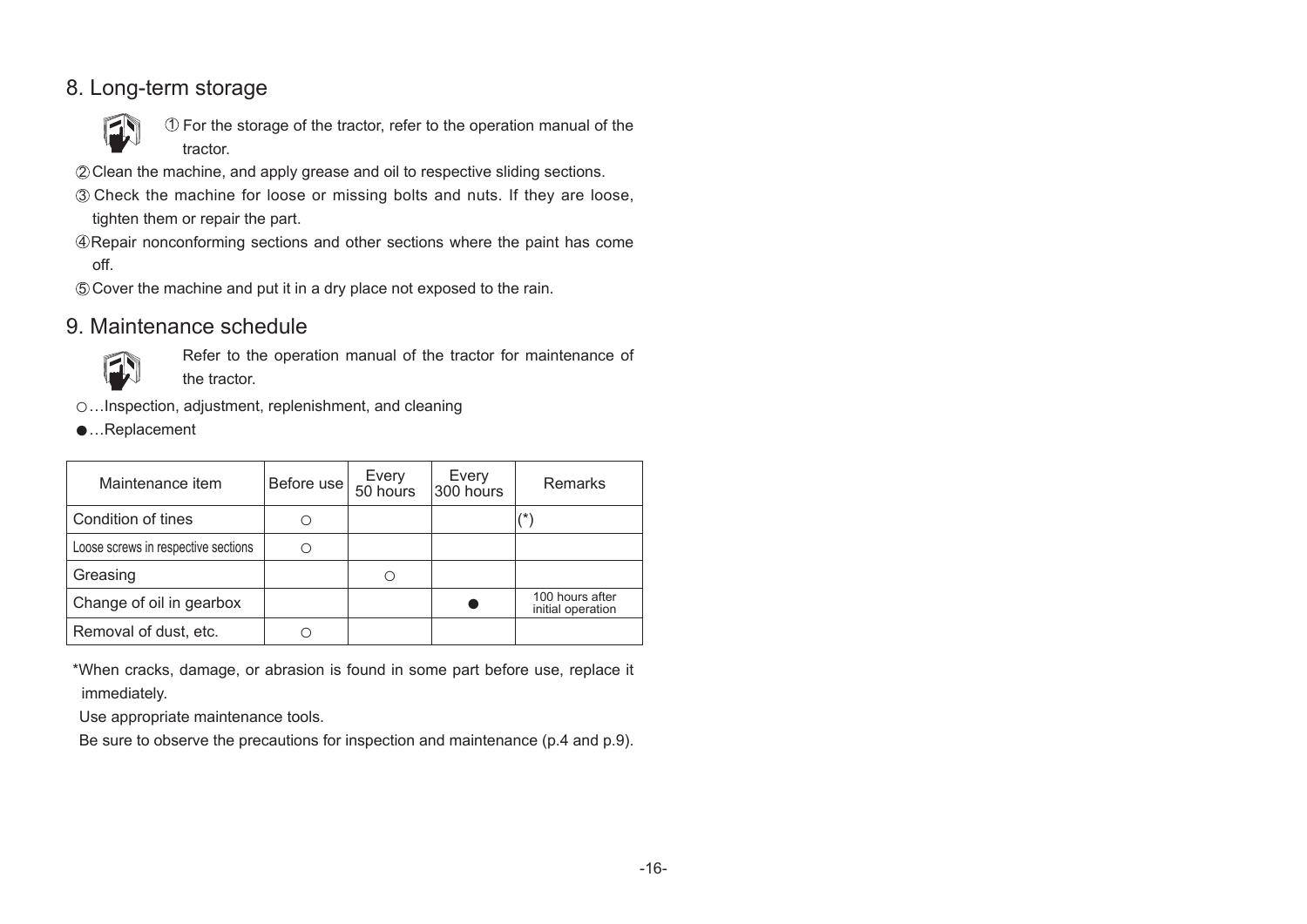## <span id="page-17-0"></span>10. Timing chart